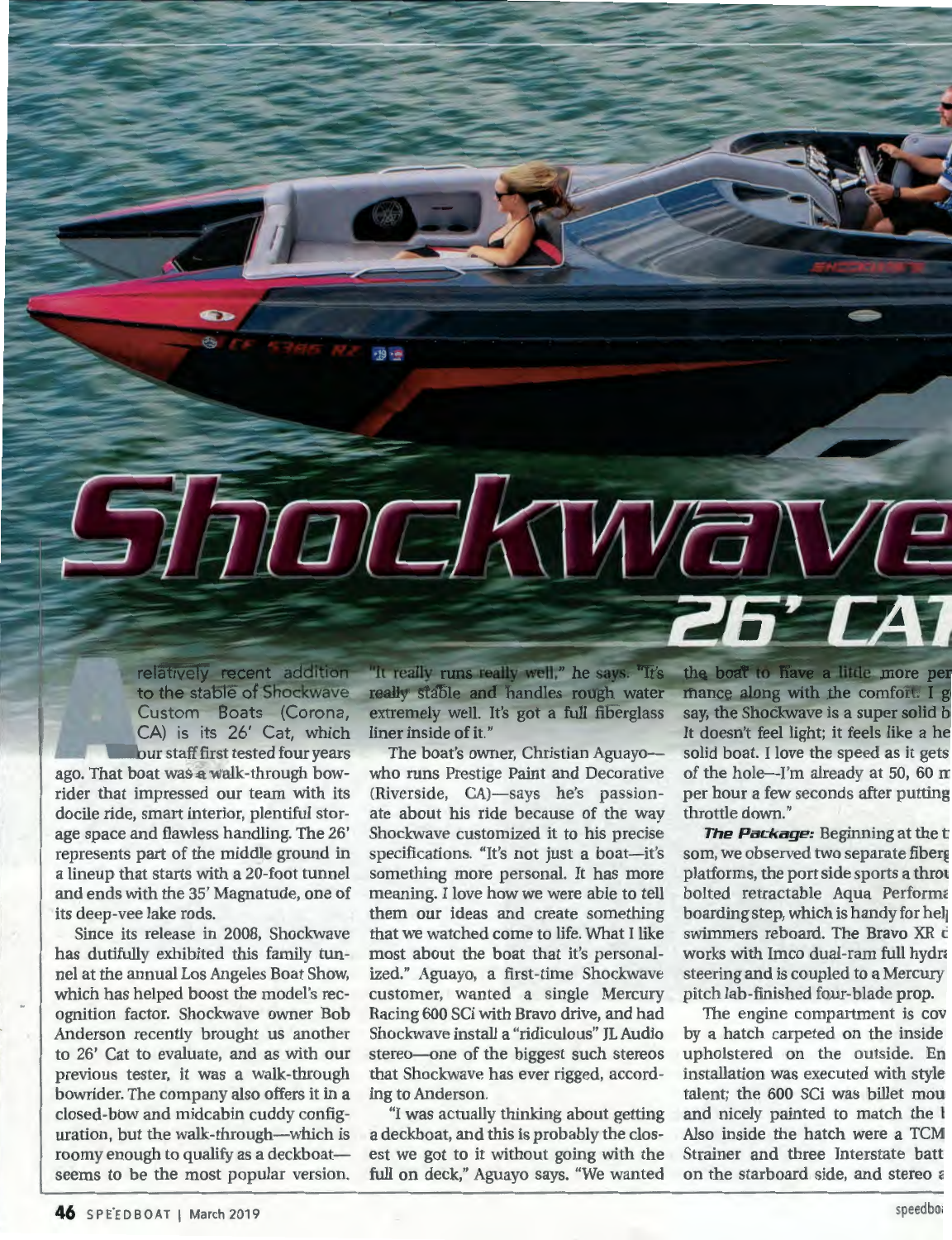



## **SHOCKWAVE 26' CAT**

Length: 26' Beam: 102"

Engine on test boat: Mercury Racing 600SCi / XR drive

Options on test boat: Mercury Racing 600SCi upgrade, full hydraulic steering, Interliner with Gator step, billet seat bases, billet hatch hinges, JL Audio stereo system, upgraded interior, etc..

Top speed: 86 mph @ 5,400 rpm

## **SHOCKWAVE CUSTOM BOATS**

1800 Capital St. . Corona, CA 92880 (951) 898-9360

shockwaveboats.com

*Sdeedboat* 

evaluations Shockwave 26' CAT

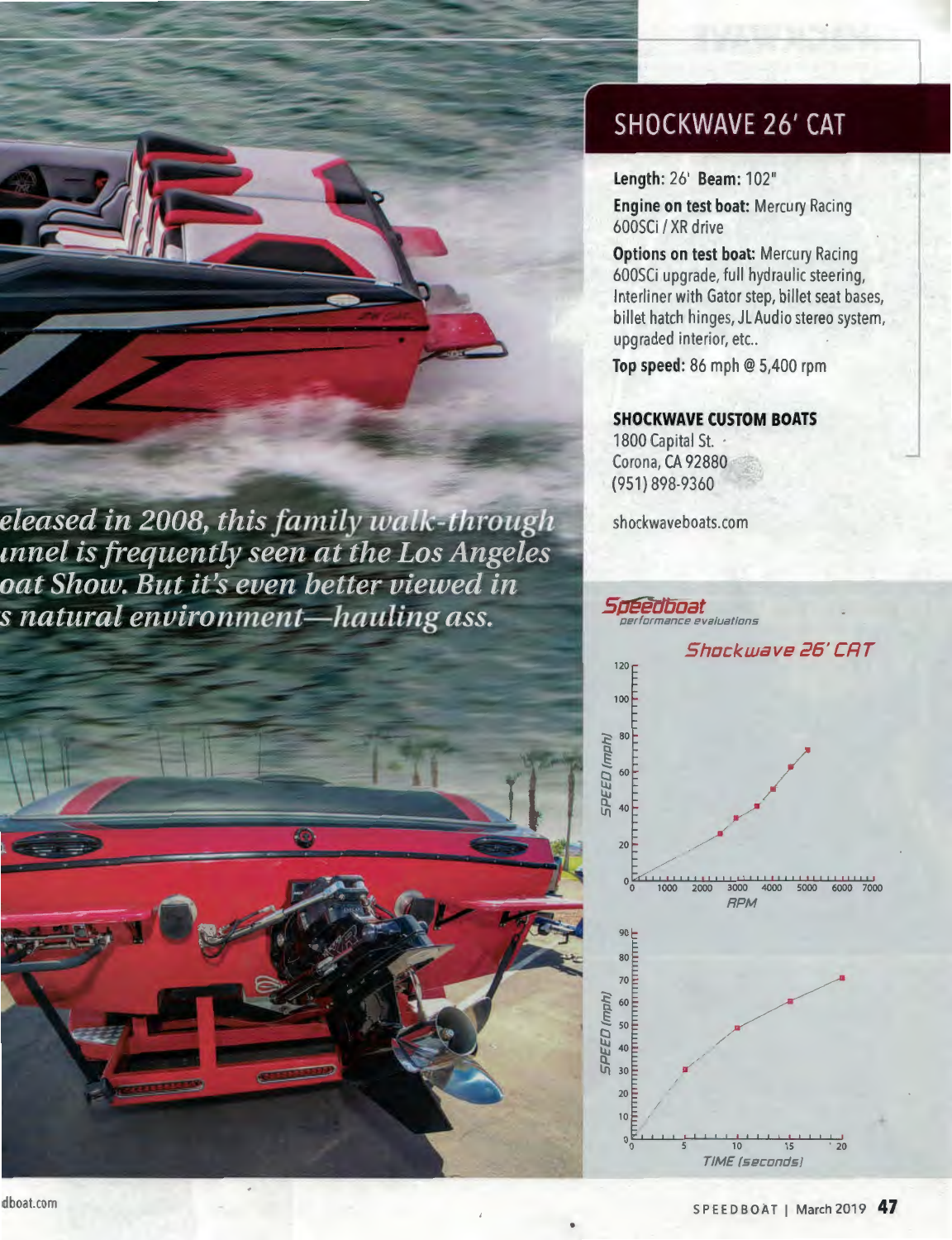





The 26' Cat features a large storage I er in the floor, and more storage und the seats. Our dash had an Isotta whe and a full complement of Livorsi gaug rocker switches were found on the po side of the helm. Our team admired t excellent job Shockwave did on wirin under the dash.



*"Shockwave has been doing this for a long time, and they pride themselves in making a good-quality boat for the money. I think they're achieving that goal pretty well." -Bob Teague*